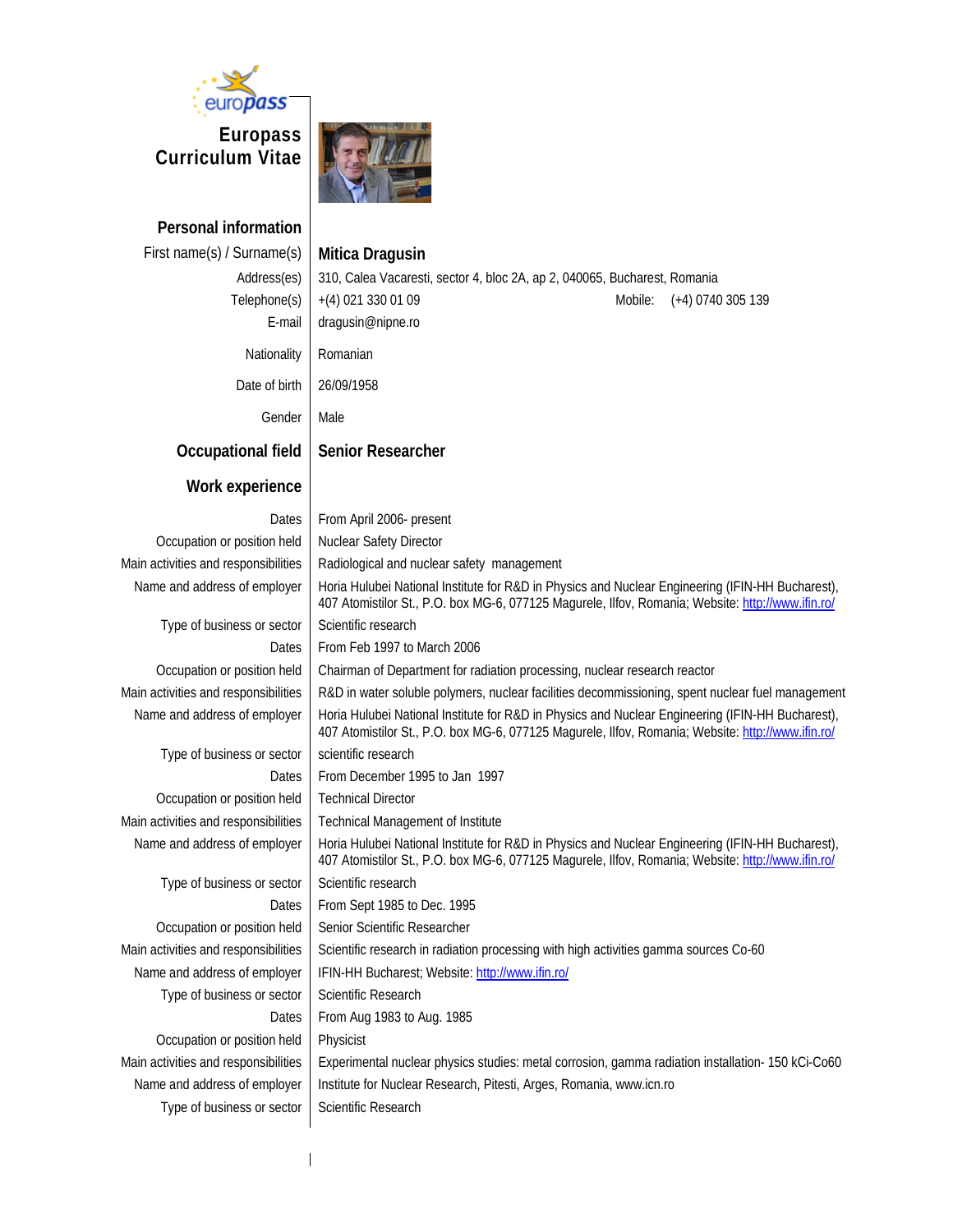#### **Education and training**

| Dates<br>Title of qualification awarded<br>Principal subjects/occupational skills<br>covered<br>Name and type of organisation<br>providing education and training<br>Level in national or international<br>classification<br>Dates<br>Title of qualification awarded | From Sept. 1978 to June 1983<br>Graduate (Physics)<br>General and atomic physics basic principles and applications; physics of polymers<br>Faculty of Physics, Bucharest University; http://www.fizica.unibuc.ro/fizica/Main.asp<br><b>Bachelor of Science</b><br>From January 1988 to December 1995<br>Doctor of Philosophy (Physics) |    |                    |                |                   |                |                 |
|----------------------------------------------------------------------------------------------------------------------------------------------------------------------------------------------------------------------------------------------------------------------|----------------------------------------------------------------------------------------------------------------------------------------------------------------------------------------------------------------------------------------------------------------------------------------------------------------------------------------|----|--------------------|----------------|-------------------|----------------|-----------------|
| Principal subjects/occupational skills                                                                                                                                                                                                                               | Nuclear and Atomic Physics, Irradiated Polymers                                                                                                                                                                                                                                                                                        |    |                    |                |                   |                |                 |
| covered                                                                                                                                                                                                                                                              |                                                                                                                                                                                                                                                                                                                                        |    |                    |                |                   |                |                 |
| Name and type of organisation<br>providing education and training                                                                                                                                                                                                    | Institute of Atomic Physics, 407 Atomistilor St., P.O. box MG-6, 077125 Magurele, Ilfov, Romania;<br>Website: http://www.ifa.ro/                                                                                                                                                                                                       |    |                    |                |                   |                |                 |
| Level in national or international<br>classification                                                                                                                                                                                                                 | PhD                                                                                                                                                                                                                                                                                                                                    |    |                    |                |                   |                |                 |
| Dates                                                                                                                                                                                                                                                                | From Sept 2003- to July 2005                                                                                                                                                                                                                                                                                                           |    |                    |                |                   |                |                 |
| Title of qualification awarded                                                                                                                                                                                                                                       | Executive Management Business Administration, Master in Enterprises Development                                                                                                                                                                                                                                                        |    |                    |                |                   |                |                 |
| Principal subjects/occupational skills<br>covered                                                                                                                                                                                                                    | Project management, Techniques for Making Decision, Fiscal and bank techniques, Human<br>Resources Management, Knowledge Management, Strategic Management                                                                                                                                                                              |    |                    |                |                   |                |                 |
| Name and type of organisation<br>providing education and training                                                                                                                                                                                                    | Conservatoire des Arts et Metiers - CNAM France-Paris, Academy of Economical Sciences -<br><b>Bucharest Romania</b>                                                                                                                                                                                                                    |    |                    |                |                   |                |                 |
| Level in national or international<br>classification                                                                                                                                                                                                                 | <b>MBA</b>                                                                                                                                                                                                                                                                                                                             |    |                    |                |                   |                |                 |
| Personal skills and<br>competences                                                                                                                                                                                                                                   |                                                                                                                                                                                                                                                                                                                                        |    |                    |                |                   |                |                 |
| Mother tongue(s)                                                                                                                                                                                                                                                     | Romanian                                                                                                                                                                                                                                                                                                                               |    |                    |                |                   |                |                 |
| Other language(s)                                                                                                                                                                                                                                                    | English, French, Russian                                                                                                                                                                                                                                                                                                               |    |                    |                |                   |                |                 |
| Self-assessment                                                                                                                                                                                                                                                      | Understanding                                                                                                                                                                                                                                                                                                                          |    | Speaking           |                |                   |                | Writing         |
| European level (*)                                                                                                                                                                                                                                                   | Listening<br>Reading                                                                                                                                                                                                                                                                                                                   |    | Spoken interaction |                | Spoken production |                |                 |
| English                                                                                                                                                                                                                                                              | Proficient user<br>C1<br>Proficient user<br>C <sub>2</sub>                                                                                                                                                                                                                                                                             | C1 | Proficient user    | C <sub>1</sub> | Proficient user   | C <sub>1</sub> | Proficient user |
| French                                                                                                                                                                                                                                                               | A1<br>Basic user<br>Basic user<br>Α1                                                                                                                                                                                                                                                                                                   | Α1 | Basic user         | A1             | Basic user        | Α1             | Basic user      |
| Russian                                                                                                                                                                                                                                                              | A1<br>Α1<br>Basic user<br>Basic user                                                                                                                                                                                                                                                                                                   | Α1 | Basic user         | A1             | Basic user        | A1             | Basic user      |
|                                                                                                                                                                                                                                                                      | (*) Common European Framework of Reference for Languages                                                                                                                                                                                                                                                                               |    |                    |                |                   |                |                 |
| Social skills and competences                                                                                                                                                                                                                                        | Team spirit, gained through my work experience within advanced research groups; good<br>communication skills gained through my experience as manager                                                                                                                                                                                   |    |                    |                |                   |                |                 |
| Organisational skills and<br>competences                                                                                                                                                                                                                             | Good experience in team and project management; leadership of scientific research international co-<br>operation and management of training and documentation                                                                                                                                                                          |    |                    |                |                   |                |                 |
| Computer skills and competences                                                                                                                                                                                                                                      | Good command of Microsoft Office tools                                                                                                                                                                                                                                                                                                 |    |                    |                |                   |                |                 |
| Driving licence                                                                                                                                                                                                                                                      | Category B                                                                                                                                                                                                                                                                                                                             |    |                    |                |                   |                |                 |
| <b>Annexes</b>                                                                                                                                                                                                                                                       | List of publications: http://nipne.ro                                                                                                                                                                                                                                                                                                  |    |                    |                |                   |                |                 |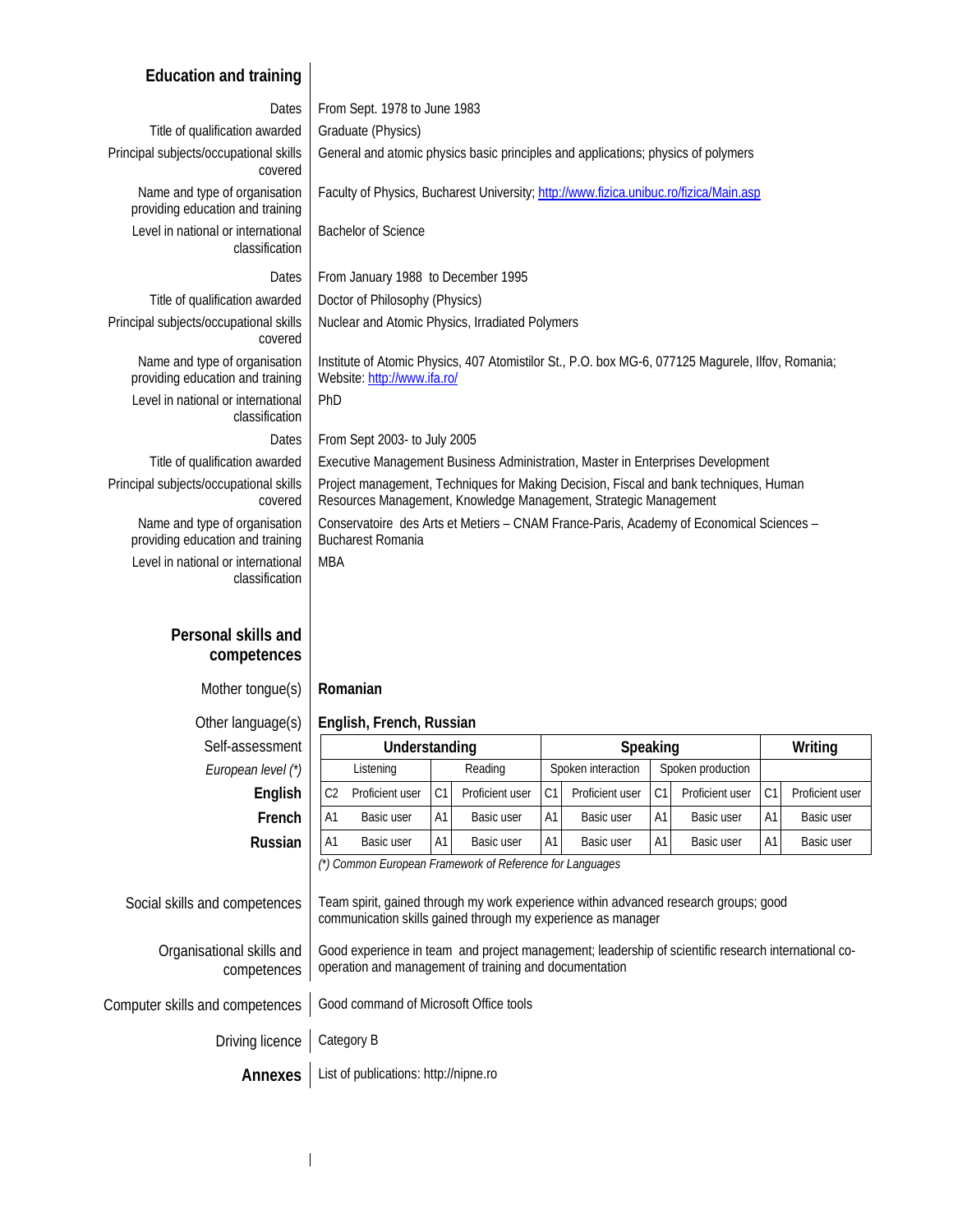| 0013435<br>ROMÂNIA<br>Seria E Nr.                                                                                            |
|------------------------------------------------------------------------------------------------------------------------------|
| MINISTERUL EDUCAȚIEI ȘI CERCETĂRII                                                                                           |
| DIPLOMA<br>T.S.<br>DE                                                                                                        |
| MASTER                                                                                                                       |
| ACALEMIA LE STULII ECONOMICE BUCURESTI                                                                                       |
| pe baza sustinerii disertației din seșiunea 00TOM BRIF anul 2005                                                             |
| BRAGUSIN Conferătica                                                                                                         |
| născut în anul 1958 luna, GEPTEMBRIE<br>în localitatea RALOMIREȘTI                                                           |
| ROMANIA<br>județul<br><u>ACALEMITI DE STUDII ECONOMICE BUCURESTI</u><br>ULUI NATIONAL DE DEXVOLTARE ECONOMICA<br>absolvent a |
| DIPLOMA DE MASTER<br><u>SEXVOLTAREA ECONOMICA A INTREPRINGERI</u><br>în specializarea                                        |
| Durata studiilor:  semestre.                                                                                                 |
| Titularului acestei diplome i se acordă toate drepturile legale.                                                             |
| DECAN<br>ETAR ŞEF,                                                                                                           |
|                                                                                                                              |
| $\dim$ 01.04.2006<br>Semnătura titularului<br>Diploma este însoțită de foaia matricolă.                                      |
|                                                                                                                              |

 $\equiv$ Á i. m

ø

Ħ

**BBS** 

**ms** 

瞬

 $\blacksquare$ ¥  $\Rightarrow$  $\equiv$  $\mathbb{R}$  $\blacktriangleright$  $\rightarrow$